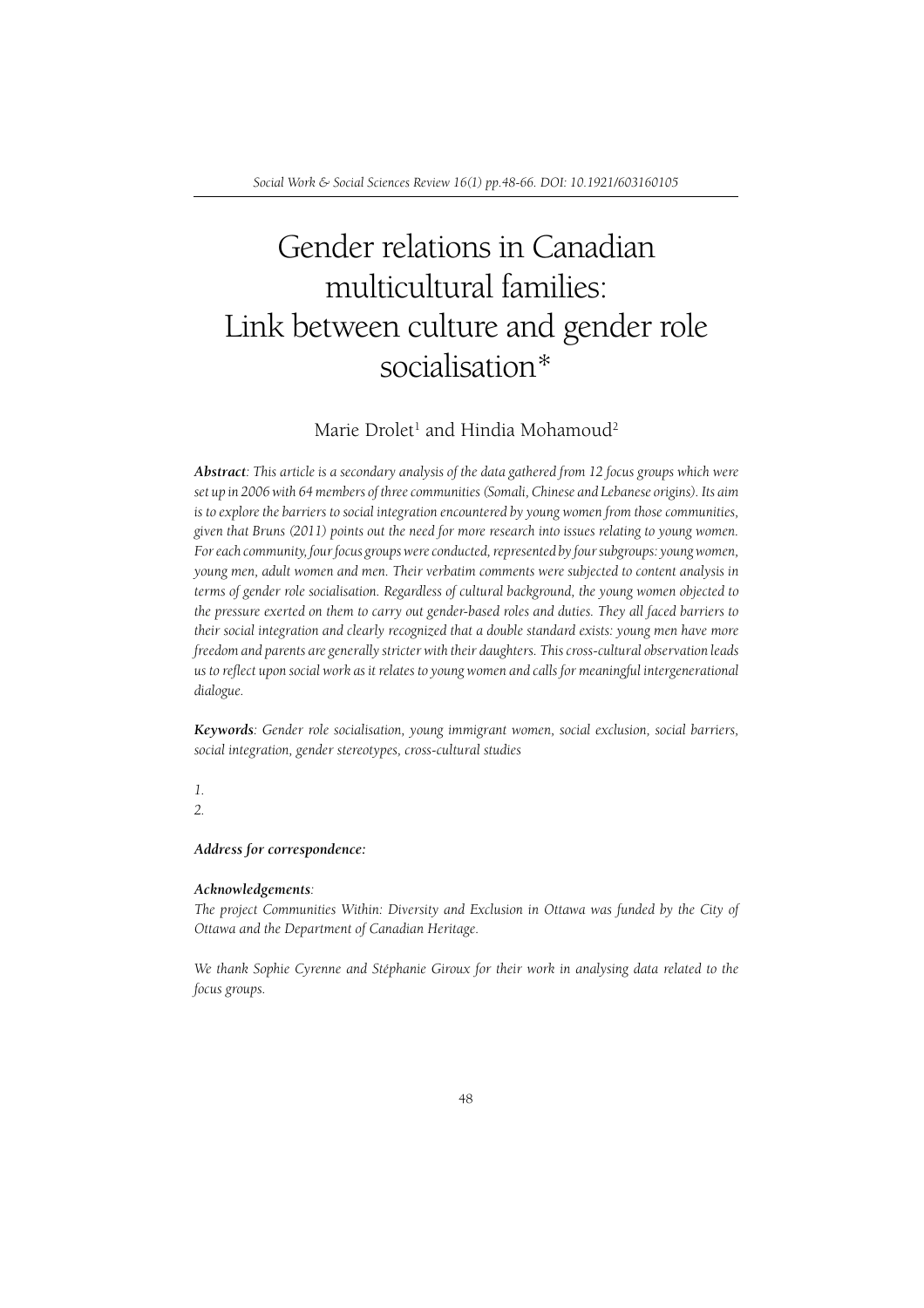#### Introduction

In terms of barriers to and experiences of integration into the host country, research thus far has centred more on adult members of ethnocultural minority communities and on the networks that either promote or hinder their social integration, thereby revealing little about youth and the specific challenges they face (Reynolds, 2010). The few existing studies about integration networks used by youth portray them as being passive, and are seen as competing against adults to benefit from available resources and networks rather than applying more proactive strategies. Another angle largely ignored in past research is the interconnection of factors such as gender, ethnocultural origin and age as they apply to the mental health of women (Barn, 2008). Nevertheless, more recent research has begun to address this intersectionality (Bruns, 2011). Bruns asserts that special attention must actually be focused on the next generations, and on the realities that confront young women, in order to incorporate them into processes of social change. They, then in turn, perceive society with a deeper sense of belonging to a worldwide and more diverse community.

For her part, Weller (2010) advances that young members of ethnocultural minorities are actually social actors in full development mode: they forge an identity and create complex affiliations on their own, even going so far as to building a social support network from within their families or their immediate surroundings. They have their own strategies for adapting and getting things done. It is from this particular angle that the present article will analyse the perceptions that 12 focus groups (n=64) had of young women belonging to three ethnocultural groups in Ottawa, namely, communities of Somali, Chinese and Lebanese origin. For each of these three communities, four focus groups were conducted, represented by four subgroups: young women, young men, adult women and men. Each subgroup comprised an average number of five participants. We will analyse those perceptions, transcending differences in cultural origin as is suggested by Barn (2008).

The question underlying this study thus becomes: In what ways do young women from minority communities face barriers to integrating themselves into Canadian society? With the aim of defining the specificity of social work that empowers women, Payne (2005) points out that the social process which serves as a framework for intervention, and stimulates the development of women's social and personal identities, becomes the very pivot around which intervention evolves. On the basis of findings drawn from the three communities, the elements that converge toward a deeper understanding of the social integration process which these young women undergo will, in turn, become the springboard for establishing avenues of intervention tailored to them and their families.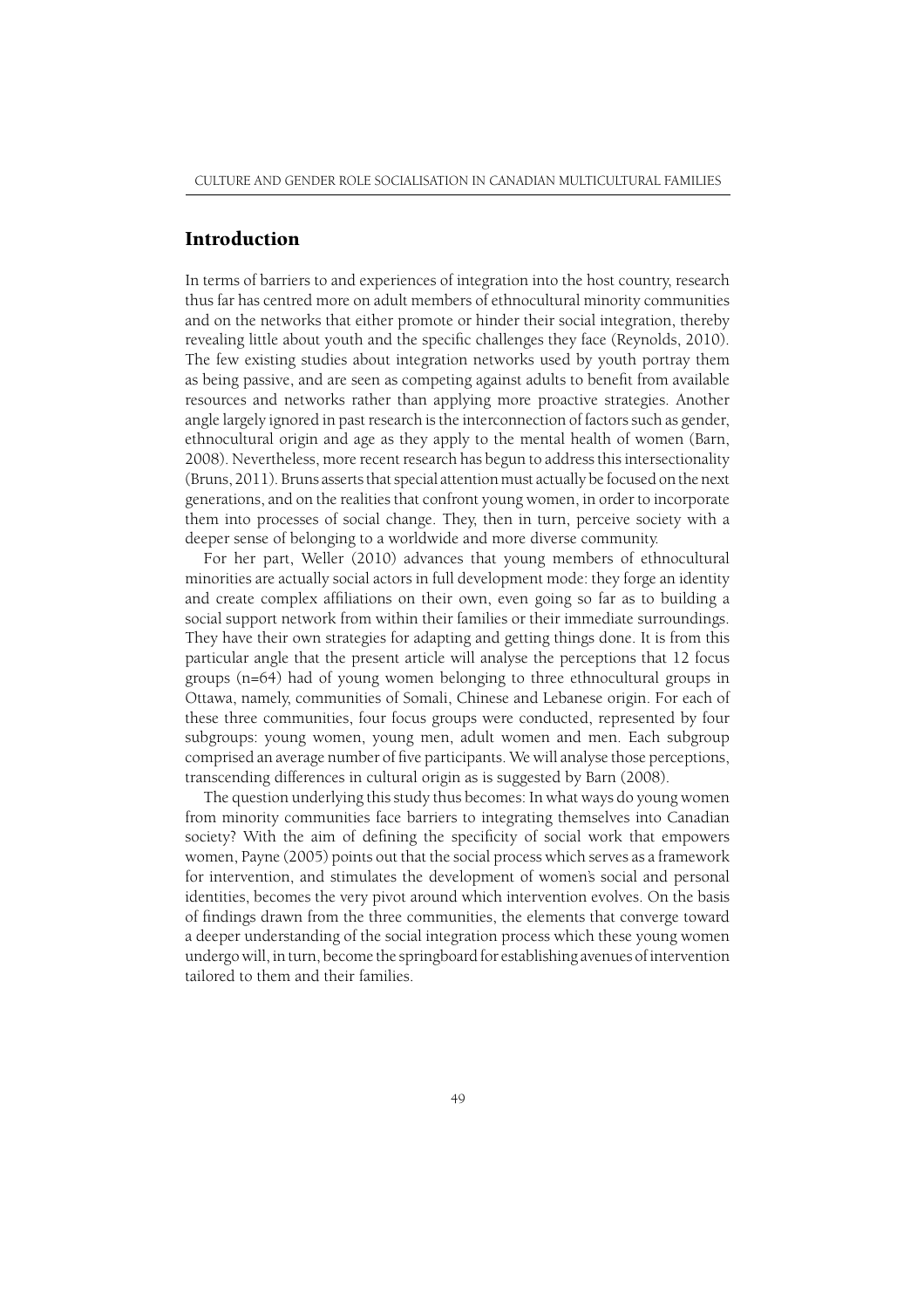## **Context**

In 2006, one out of five people living in Canada was born elsewhere and three quarters of those newcomers were members of visible minority groups (Statistics Canada, 2008). In Ottawa, where the present study was conducted, immigration is a fairly recent phenomenon, more than half of its immigrants having arrived after 1991. In 2006, 20% of the city's population belonged to a visible minority group (Statistics Canada, 2008). The Black population constitutes the largest group, corresponding to one quarter of all visible minority people. The Chinese community ranks second in size, making up one fifth of Ottawa's visible minority population. However, Arabic is the third most common mother tongue spoken in this city after English and French (Rogers & Young, 2007), and people of Arab descent are the ethnocultural group with the second fastest population growth (18.3%) since 2001 (Greenberg, 2008).

To better grasp how complex day-to-day life can be for visible minority communities, the Social Planning Council of Ottawa (SPCO) led a research project from 2005 to 2008 called *Communities Within: Diversity and Exclusion in Ottawa* (Moscovitch & Mohamoud, 2005). Given the very different ways that ethnocultural communities experience social exclusion and inclusion, the Council chose to conduct an in-depth study of three different groups and used case-study methodology based on focus groups and interviews with key community leaders to document each community's particular characteristics (SPCO, 2008). In line with census data, the SPCO (2005) chose the Somali community to illustrate the Black population's experience because it is the largest group, having arrived during the 1990s, often as refugees and of Muslim faith. The Chinese community was selected because in 2001 it constituted the largest visible minority group in Canada. Note that, although the Chinese have a long tradition of coming to Canada, only one out of four people of Chinese origin was born on Canadian soil, the community's rapid growth stemming from recent immigration (Statistics Canada, 2008). The Arab population was represented by the Lebanese community, which was selected by the SPCO (2005) since it is the largest in Ottawa and includes both Christians and Muslims. In point of fact, Hayani (1999) stated that from 1946 to 1997, roughly 60% of Lebanese immigrants were of Christian heritage. Because of Lebanon's recent political situation, one out of four people of Arab descent born outside of Canada is Lebanese (Statistics Canada, 2008).

While the SPCO's analysis (2008) sheds light on economic exclusion and 'racialisation' of poverty as core issues for these communities, this article addresses only the part of that study concerning 'Family Circumstances and Gender Issues.' SPCO considered that the social exclusion of ethnocultural minority families led to so many questions that they conducted further specific analyses in 2010. With respect to young women in particular, SPCO is of the view that 'adolescents internalize gender equality values faster than their parents. As a result, parental pressure on girls to adhere to traditional gender roles creates conflicts' (p. 17).

For our part, we undertook an in-depth study of all perceptions vis-à-vis the social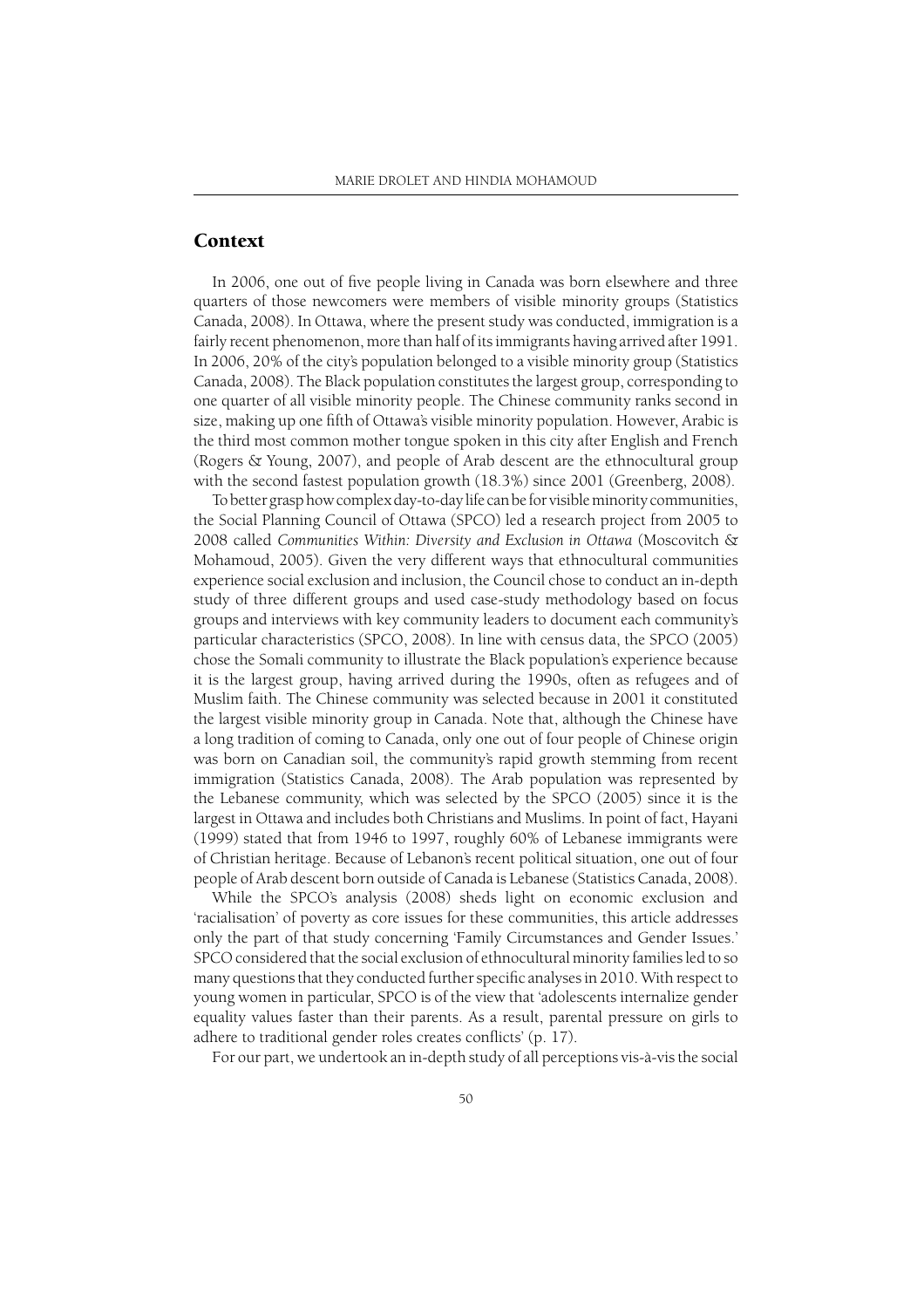integration of these young women in order to arrive at a deep understanding of the complexity of gender role socialisation. In addition to casting light on the process of social integration, this article will provide further insight into the ways in which the following research questions: culture influences gender role socialisation, and how the culture of origin and the integration of immigrant families influence young women's social integration.

This paper begins with a review of current literature on gender role socialisation, stereotypes and cross-cultural studies. It then addresses gender role socialisation issues for each of the three communities on the basis of information drawn from the 12 focus groups (n=64). It will conclude with cross-cultural observations and present issues to be dealt with in social work practice with women. Building on these last issues, Barn (2008) invites social workers to reach beyond a concept of intervention that emphasizes differences among cultures. She urges us to seek out the common threads that are interwoven throughout different cultures and the cross-cultural issues that emerge therein.

# Gender role socialisation and culture

Despite increased worldwide economic development and greater access to education (Coles, 2006), it is understood that gender role socialisation and stereotypes still assign 'beliefs of appropriate roles and obligations' to women and men (Sigal & Nally, 2004: 27). Their preconceptions determine how they perceive themselves, others, opportunities and structural barriers (Bussey & Bandura, 1999).

According to the social learning theory, gender roles and behaviour are learned through 'a broad network of social influences operating both within the family and in the many societal systems encountered in everyday life' (Bussey & Bandura, 1999: 676). This learning occurs through three modes of influence:

- 1. modeling of behaviour and rules;
- 2. direct instructions from people's immediate circles that dictate what is appropriate;
- 3. reinforcement of approved behaviours, especially those that yield a reward (Bussey & Bandura, 2004).

In the family, differentiated socialisation occurs through parents' reactions, family activities, sibling behaviour and sibling comparisons (McHale, Crouter & Whiteman, 2003). Peers have a major impact by approving conduct that allows people to fi t into a group, thus gaining a social life and youth loyalty (Best & Thomas, 2004). The media, for their part, offer representations of stereotypical gender roles and power in which men are still often portrayed as masters of the situation and women are seen from their emotional side or from the angle of family harmony (Leeder, 2004).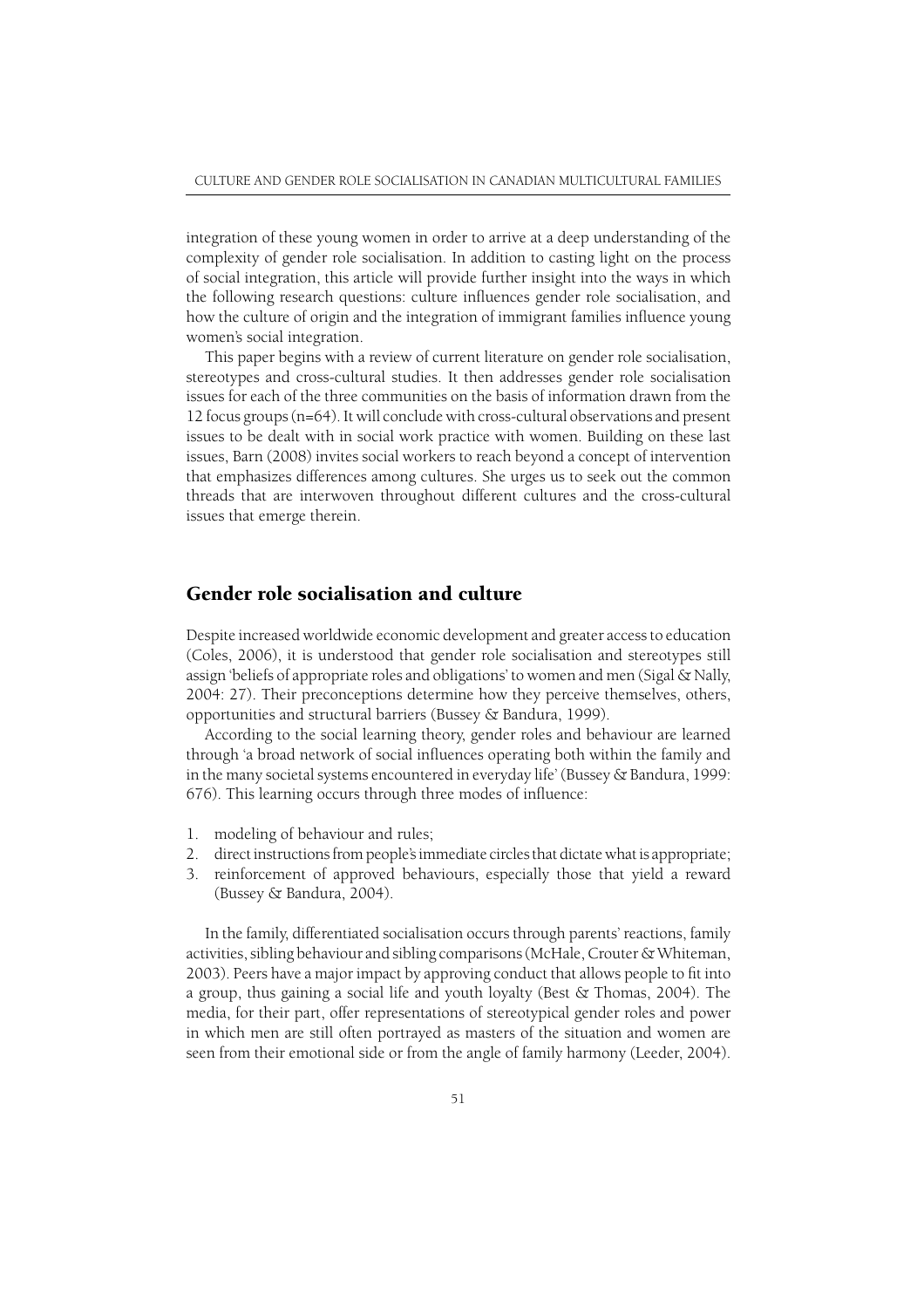Gender stereotypes can still be placed on a continuum ranging from a traditional perspective to a modern frame of reference (Best & Thomas, 2004; Sigal & Nally, 2004). In cross-cultural studies, Best and Thomas (2004) argue that modern and more egalitarian positions concerning men and women are seen more in occidental countries like Canada, which are urbanized, economically developed, more individualistic and which have higher education rates and a greater number of women attending university or pursuing careers. Those egalitarian views are supported by a number of legal rights that give women greater control over their own lives. This ideological stance does not at all go as far to eliminate the view that men are stronger and have more power than women. Sigal and Nally (2004) maintain that in a traditional belief system, men are considered responsible for their family's financial security and are portrayed as having much more prestige and power. This traditional ideology legitimizes men's control over women's functions on the basis of often informal standards that govern the behaviour of one and all, and penalizes those who shy away from that behaviour. In such contexts, the extended family takes on great importance: the greater good of all takes precedence over individual needs. Members are responsible for ensuring the continuity of the family and safeguarding its reputation and code of honour. According to that code of honour, the man, who is responsible for protecting his family, is empowered not only to make the decisions but also to control the activities of the female members of his family, especially those related to their chastity.

As a result, differentiated gender-based socialisation allows sons more freedom, while parents are stricter with their daughters, even in an immigrant context (Dion & Dion, 2004; Sigal & Nally, 2004; Anisef & Kilbride, 2003). Coles (2006) emphasizes the obedience expected of daughters as one aspect of this control over their lives. Within this double standard, young women may have curfews, clothing restrictions, dating limits, and extra household chores or responsibilities toward their younger siblings (Suárez-Orozco & Suárez-Orozco, 2001). According to Dion and Dion (2004 and 2001), they become the future guarantors of family values and are relied upon to perpetuate the culture of origin.

Any analysis of gender role socialisation issues in the context of immigration must examine the acculturation process that is also taking place within these families. Acculturation may be defined as the 'process of cultural and psychological changes that involve various forms of mutual accommodation leading to some longer-term psychological and sociocultural adaptations among both groups' (Berry, 2006: 14). In this case, acculturation applies to immigrant communities and the host country. Berry (2006) notes that this process must take into account not only the social policies geared to facilitating the integration of newcomers, but also the discrimination and barriers experienced by some individuals and ethnocultural groups. As well, different generations of the same family often experience the acculturation process differently. Even when a family has been in the host country for many years, intergenerational tensions may arise if the older generation continues to adhere more to the values and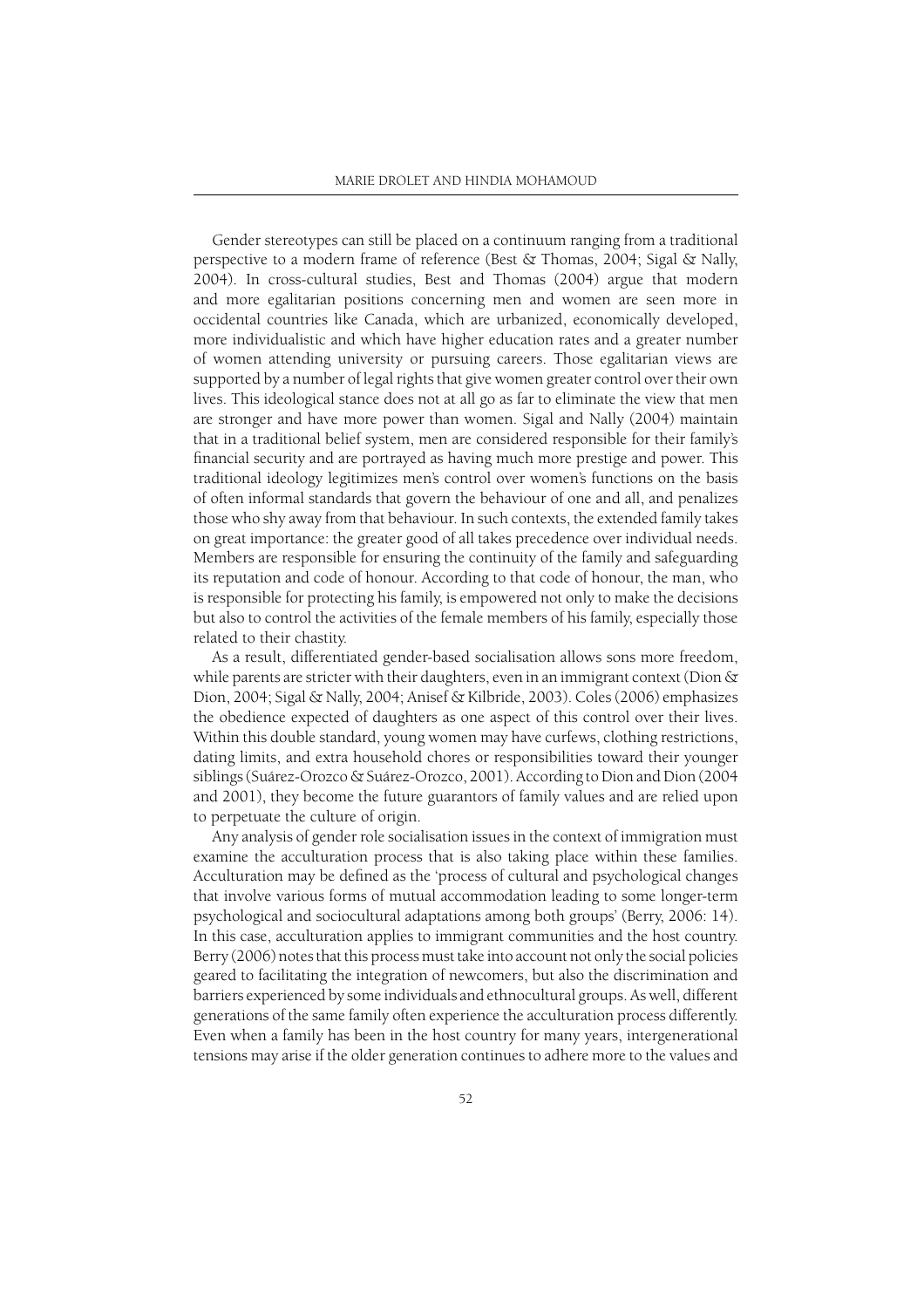standards of their native country and if the younger generation is more integrated into the dominant culture (Bornstein & Cote, 2006).

This review of literature suggests that, throughout the process of acculturation, the daughters of immigrant parents are more likely to come into conflict with traditional gender roles assigned by their cultures of origin (Dion & Dion, 2004; Sigal & Nally, 2004; Anisef & Kilbride, 2003; Dion & Dion, 2001; Suárez-Orozco & Suárez-Orozco, 2001). In line with that observation, this article will seek to identify the link between culture and gender role socialisation. Thus the overarching research question behind this article remains: in what way do young women from minority communities face barriers to integrating themselves into Canadian society?

## Methodology

To address those questions, we undertook a secondary analysis of the data gathered in the 'Family Circumstances and Gender Issues' component of the SPCO research project *Communities Within: Diversity and Exclusion in Ottawa* (Moscovitch & Mohamoud, 2005). The focus group interview questions sought to explore:

- 1. identity, belonging and social exclusion phenomena;
- 2. intergenerational issues relationship between parents, their children and grand parents;
- 3. gender issues respective roles, changes and marriage conflicts in the community, coping strategies adopted by couples and families.

This article, as a secondary analysis, reconsiders those data in light of the literature on gender role socialisation and issues related to young women (Turgeon & Bernatchez, 1992).

The SPCO collected their data from 12 focus groups in 2006. As already stated, for each of the three ethnocultural communities, the focus groups were divided into four subgroups: young women, young men, adult women and men. A total of 64 people were recruited in different settings, including university and college cultural centres, community centres, ethnic radio stations, and from various cultural meeting places, such as online communities, churches and mosques. During the recruitment phase, SPCO presented the research project to the members of the focus groups as a choice forum for re-examining their communities and daily life therein, with the aim of identifying a pathway for action on the part of political stakeholders.

The sample consisted of individuals participating on voluntary basis who recruited other participants from among their acquaintances (through the 'snowball effect' sampling method) and typifying each community (Mayer & Deslauriers, 2000). SPCO sought focus group participants with specific characteristics of their communities in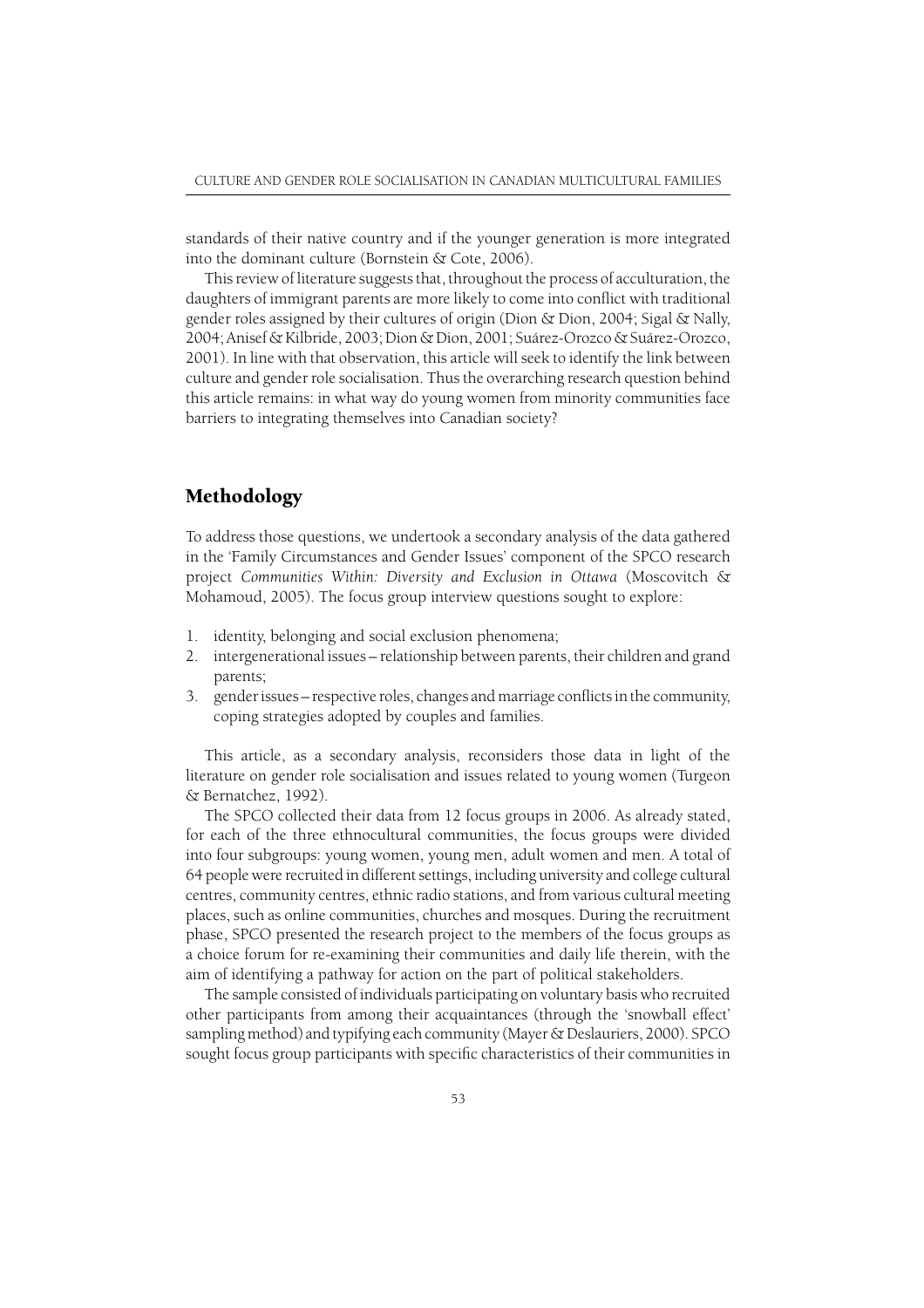terms of age, family role, neighbourhood, language, length of Canadian residency, and the young people were required to belong to the first or second generation.

The Somali community was represented by 21 participants (average of five people per focus group) who were Muslin and had lived in Canada for 15 years on average, which tallies with the massive influx of Somali refugees during the 1990s, most of whom settled in Toronto and Ottawa. The two groups of young people were aged from 16 to 18, all attending either Grade 11 or 12 in high school, college, or university. The parents were 40 years old on average and university graduates. No direct questions about income were asked but people had to rank themselves on a continuum of wealth, since this is quite a sensitive topic. In the Somali community, the median income was \$11,693 CAD, which was 39% of that of the city of Ottawa (\$30,226 CAD). More than 55% of its members lived on an annual family income of no more than \$20,000 CAD (Mohamoud & Mulenga, 2006).

The Chinese community, the second largest visible minority group in Ottawa, was represented by 21 participants. They were all recent immigrants and generally had a university diploma, which is consistent with Canadian statistics on this community (Statistics Canada, 2007c). The groups of young people included young adults aged 20 to 24, some of whom had come to Canada on their own to pursue their university studies. The parents, aged 30 to 50, came from different parts of China. This community is the most economically advantaged of the three study groups. Members took home a median income of \$23,157 CAD, or 77% of the median income for Ottawa. However, 41% of them earned less than \$20,000 CAD a year (Mohamoud & Mulenga, 2006).

The Lebanese community was represented by 22 participants. This sample differed from the other two in that respondents have lived in Canada for a longer time, sometimes as long as 30 years, and most were of Christian heritage. The fact that the SPCO was less able to recruit enough participants from among Muslim Lebanese descent is a limitation for this study. Key leaders in this community explained that this may be due to a weaker link with more recent immigrants on the part of mainstream institutions coupled with a degree of mistrust stemming from negative experiences of discrimination by the Muslim communities since the events of September 11, 2001 (SPCO, 2008). The young people, aged 18 to 24, were either second generation or had arrived as young children. The parents, aged 35 to 60, had lived in Canada for at least 15 years, and some for more than 30 years. Their education was quite varied: some had completed secondary school, while others had a master's degree. Several either worked in the service industry or were owners of service businesses; half of the community earned \$17,602 CAD a year, representing 58% of the Ottawa median income (Mohamoud & Mulenga, 2006).

The focus group interviews lasted two hours on average. They were conducted by members of the community, all of whom were of the same gender and culture as the participants. These focus group interviews were mainly held in English or, when necessary, in the language of origin with the help of an interpreter. Those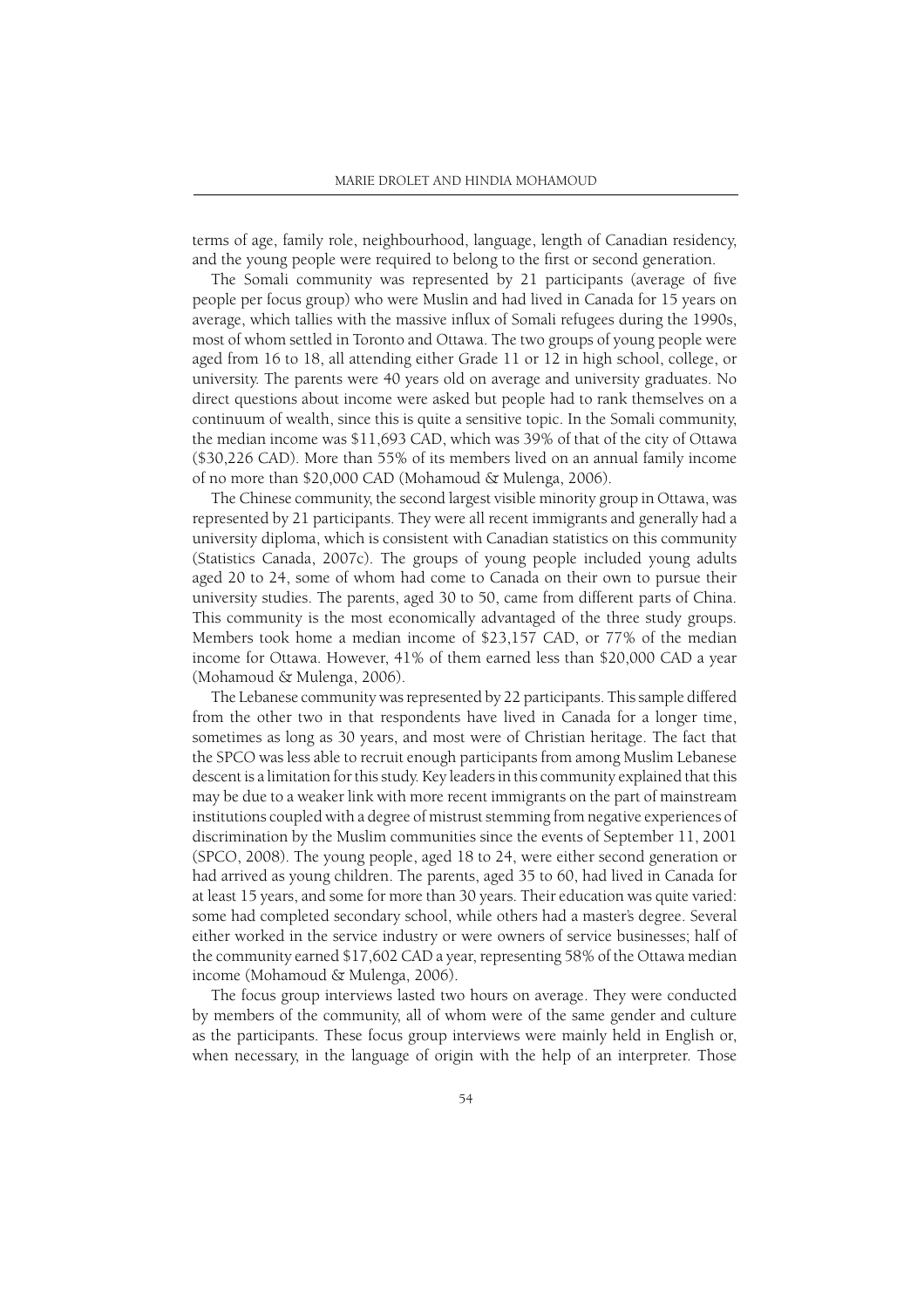parts of the interviews were translated into English and validated with members of the community.

This research group sorted the verbatim English transcripts with N-Vivo 7 and codified them by means of content analysis (Huberman  $\&$  Miles, 1991). All results were first analysed inductively within each focus group on the basis of categories organised under two themes: gender roles and gender role socialisation. Within this analysis through each focus group and given the frequency, extent and intense tone of the comments the social integration issues faced by their young women emerged with internal consistency and constituted one of the main challenges in each community in terms of the gender role situation. Accordingly, the data analysis and interpretation strategies developed by Huberman and Miles (1991) were used in considering the consistency of the participants' statements, thereby helping to reveal a clear consensus running through the comments and explanations offered by the young women from each of these three communities. In the same view, among the four focus groups from each community, there was also a consensus with respect to the social integration issues faced by young women of their own community. The complementarities of the comments of the four focus groups from each community helped to develop a community pattern. We then followed the community case study method in order to maintain consistency with SPCO's analysis. Afterwards, the data were analysed horizontally to compare the dynamics of the three communities and to arrive at a cross-cultural interpretation. Comparison of these patterns allowed us to establish a conceptual consistency among the communities. This analysis included a consensus validation process among four judges (Huberman & Miles, 1991) who formed this research team from among different disciplines and social backgrounds. In addition to this rigorous process, SPCO shared the research results as a whole with the communities involved to confirm, clarify, add details and, in turn, facilitate an interpretation of the validity of those results (Laperrière, 1997). As with other qualitative research studies, the results can only be generalized from a theoretical perspective (Pires, 1997). The insight provided by the focus group interviews and the clear consensus emphasize the validity of this study (Laperrière, 1997).

## Analysis of results

#### **The Somali Canadian community**

Even though members of the Somali community have been in Canada for 15 years or so, the difficult socio-economic situation facing them has had a major impact on how men and women fulfill their family obligations. The 21 respondents of the four focus groups from that community all admitted that it was hard for Somali adults to find work, especially for men. To avoid unemployment or low-paying jobs, the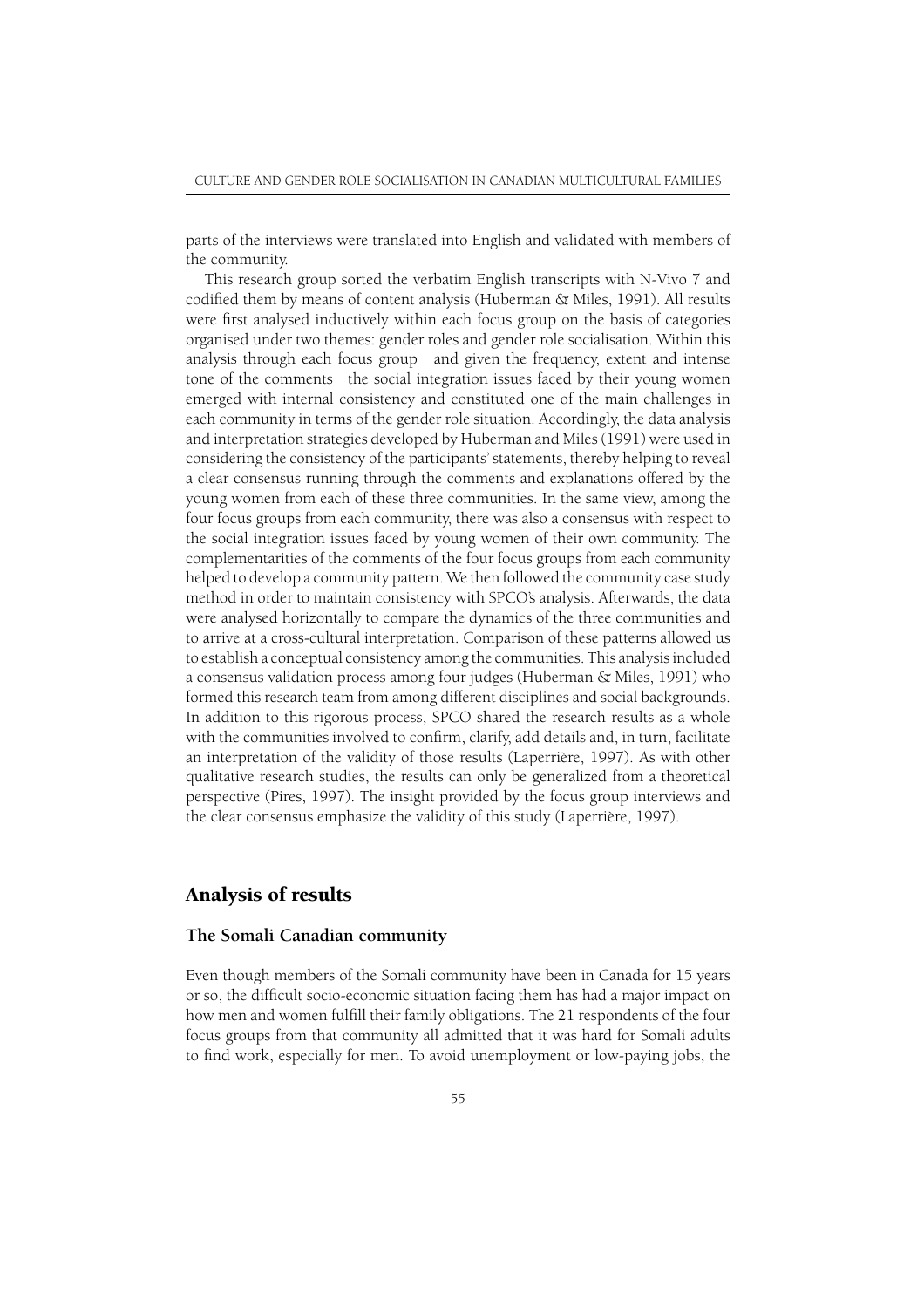fathers often chose exile; going away to work in other countries, they sent part of their wages to their families. That money, however, was still not enough to meet their families' needs. Note that 62% of the Somali community in Ottawa is made up of children or young people living at home (SPSO, 2008), placing a heavy family and financial burden on the parents. As a result, mothers go back to school in order to learn English and obtain a Canadian diploma, allowing them to find work in their host country.

Given this context, gender roles have changed. Women bringing in a salary and taking care of the children, often on their own, must see to everything. They develop management skills, including money management. They assert their choices and make decisions. The children increasingly view them as the key person in the family: the one who takes care of them or the one to go to for important decisions. The male participants in the discussion group blamed these circumstances as one of the causes for the fathers having lost their status within the family, even more so if they were unemployed or lived away from home.

For their part, the mothers recognized that, given the magnitude of the work facing them, they could not or did not have the time to do everything. If a member of the extended family (such as a grandmother) lived nearby, that person would take on many of the household chores. Mianda (2007) pointed out that immigrant African women living in Canada could no longer rely on a solid informal support network. So, they called upon the younger women, who, by their own accounts, became second mothers. Within the focus group of seven young Somali women, there was consensus on that fact:

*My mom thinks that girls should not even go outside; we are expected to help our mothers, to take care of the house. I do everything for her; I clean everything. I am also pretty much stuck to cooking; but my mom says that you are a girl, you should do this.*

These heavy family and household responsibilities meant double duty for those young women because they also had their school work to do. This extra load became an obstacle hindering their social integration. We noted a consensus between these seven young women rebelling against the fact that their brothers were rarely, if ever, asked to do housework, with some of the boys even being excused from doing it. At the same time as they saw their mothers escaping their traditionally prescribed roles and gaining empowerment over themselves and their families, the young women saw themselves being assigned these same roles and duties. According to these young women, their mothers justified a double standard (Anisef  $\&$  Kilbride, 2003) between them and their brothers, one which favoured their sons by waving the threat of 'downward assimilation' (Portes & Rumbault, 2001):

*I am always asking my mother Why do I have to do it; why don't you push my brothers do it? She says They are so good; they are the best boys in the neighbourhood. I feel that my*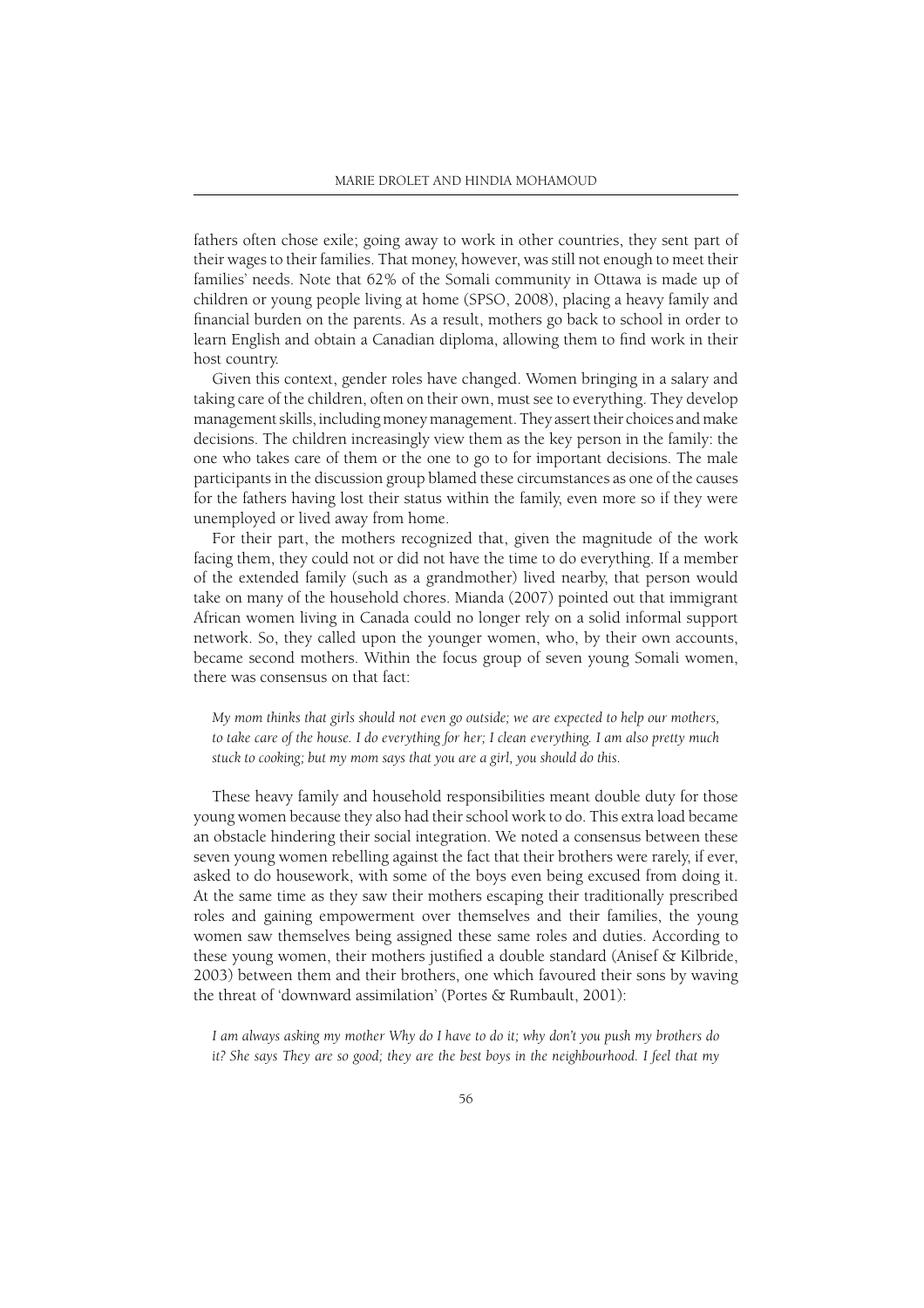*brothers they do not clean or cook and I don't think that is fair. My mom says it is because one is going to university.*

In the same vein, the four subgroups stated that some Somali boys engage in atrisk behaviour and that this damaged the entire community's reputation. A father explained that 'downward assimilation' by referring to the poor job prospects facing some of these youth: 'The first generation of Somalis is suffering already from poverty, unemployment and exclusion and I don't think the second generation will fare any better.' As a consequence, high expectations have been placed upon young women: 'My mother puts pressure on me because she knows I have potential, I can go far. In her eyes, I really have to succeed in school.'

Moreover, some also had restrictions on their comings and goings, which were related to their inherent gender roles and the obedience expected of them. Portes and Rumbault (2001) indicated that all these limits, although they are challenging for young women, protect them from the dangers lurking in 'downward assimilation': using alcohol or drugs, joining street gangs, or committing minor acts of delinquency. Suárez-Orozco and Suárez-Orozco (2001) brought out the young women's sense of grievance, frustration and anger against these constraints during their attempts to build a social life for themselves that did not involve any at-risk behaviour.

In summary, the socio-economic situation of the Somali community exerted enormous pressure on its members, including the young women. Those young women took over the housework because their mothers needed to work, and this was compounded by the fact that there were many young children in this community. Household chores and the restrictions on their comings and goings became clear obstacles to their social integration. The different Somali groups agreed that the situation of the boys, who were more prone to at-risk behaviour, was very worrisome and tarnished the entire community's reputation. This context led Somali parents to pay little heed to their daughters' demands to be given more freedom and to be treated more fairly. The entire community's agreement with this attitude maintained a certain barrier to the young women's social integration. On the other hand, the young women developed a consciousness of constricted gender role, to which they were strongly opposed. The mothers had assumed *de facto* traditional male roles while requiring that their daughters subscribe to traditional female roles and, at the same time, attain high academic achievement with better professional prospects.

#### **The Chinese Canadian community**

As in the Somali community, the economic insecurity of the 21 Chinese respondents had major repercussions on their daily lives. Note that income, and especially male incomes, influenced the individual's and the family's social standing in the Chinese culture: 'In China, men go outside and get money: the more, the better.' Nevertheless,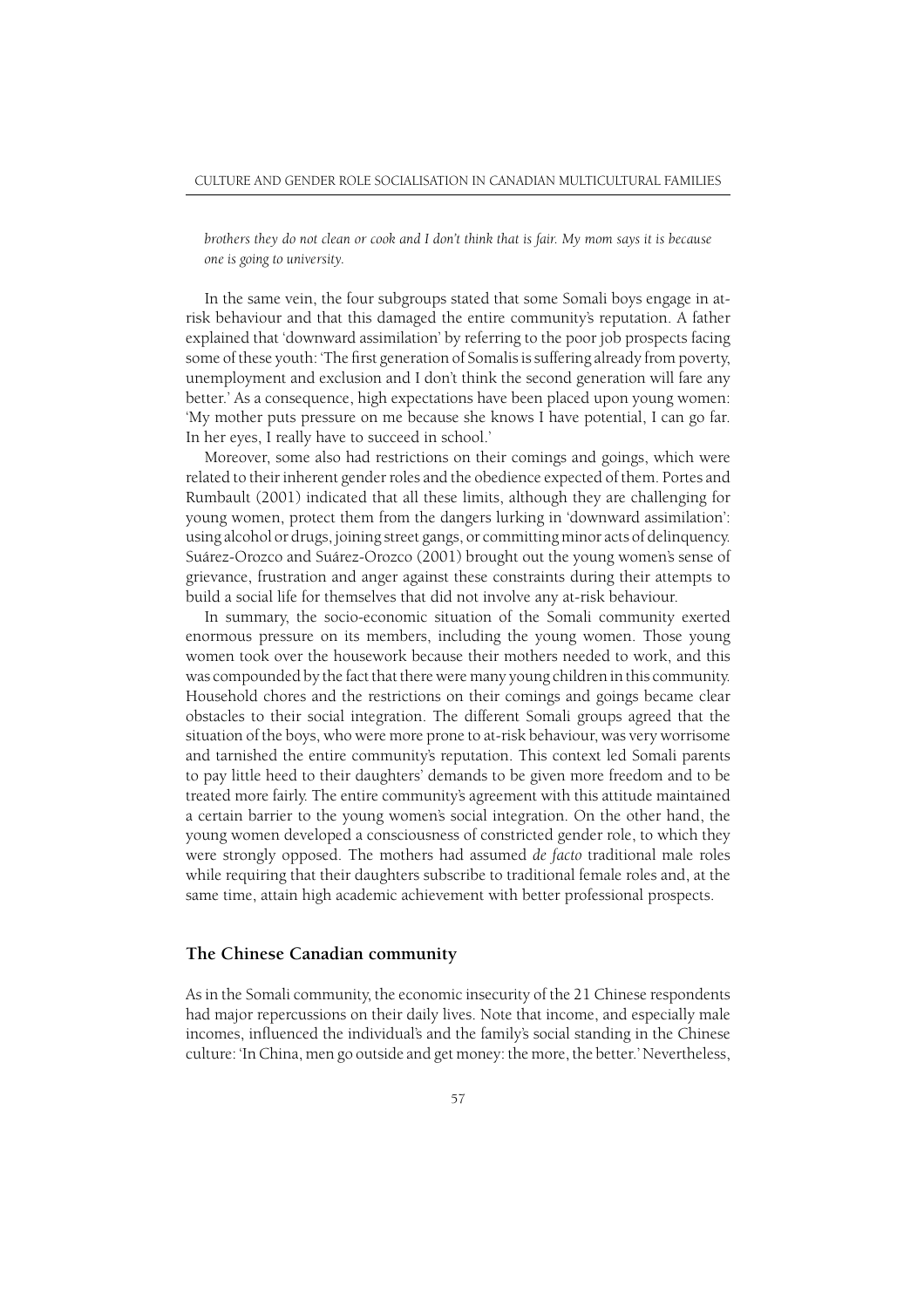the insecurity facing these newcomers has led to a massive influx of immigrant Chinese women onto the job market. As has occurred in the Somali community, paid work has empowered women and changed gender roles. The men, who saw themselves as disadvantaged, brought up the rising divorce rate caused by a change in women's traditional role.

Yet, the six young women, aged 20 to 24, who have lived in Canada for an average of five years, all seriously wanted to become socially integrated. One of the strategies they recommended for social integration was marriage. Statistics confirm this: 'In 2001, 56% of the Chinese community aged 15 years and older were married, compared with 50% of all Canadian adults.' (Statistics Canada, 2007: 4). It is important here to understand how marriage is perceived and how crucial it is in the Chinese culture. Hynie et al. (2006) advanced that 'cultures that are highly collectivist, such as China, tend to view marriage in terms of the maintenance, continuity, and well-being of the family' (p. 232). One father said: 'In a Chinese marriage, the relationship between husband and wife is secondary. It is just the family. There is no space for romance, just the responsibilities and chores. You have to earn money.' In this vein, a 30-yearold adult woman, who was separated from her husband and had a young child (who would, in her mind, compromise the chances of her ever remarrying), specifically referred to the following young women when discussing the issue of marriage as a way of social and economic integration: 'Single young women (international students) come here alone, are good in English, want to find white guys from the majority, guys with a good job or more money or good looking.'

Nevertheless, the six young women interviewed all agreed that various barriers stymied their hopes of finding a partner. Once again, the financial issue played a crucial role in that regard. Some linked that barrier to the immigrant status of young men of Chinese origin: 'Most of the Chinese guys are poor, because you need time to get a good job. Immigrant, your job isn't really secured and your language isn't good. Your language gives you security when you look for a job.' Others linked the barrier to themselves: 'I am not young any more: I'll be 25 years old. It is kind of hard to find a good guy who doesn't want a young girl. I don't really have a high degree: only a bachelor. I don't have a master or a PhD. It's difficult to get a good job, make a lot of money, and be attractive.'

When these young immigrant women do marry, however, they may experience inequality (especially economic) if their spouse is a member of the dominant culture, as this adult woman admitted:

Because he was a Canadian and was born here, he has more power. When we fight, his *language is much better than mine. I can't say something, It is easy for him to get a job and he looks down at you: You know the food you eat and the place you live in are from my money. Now he wants the child and said: I can give the child a better life because I have more money.*

What is more, the young men and women representing the Chinese community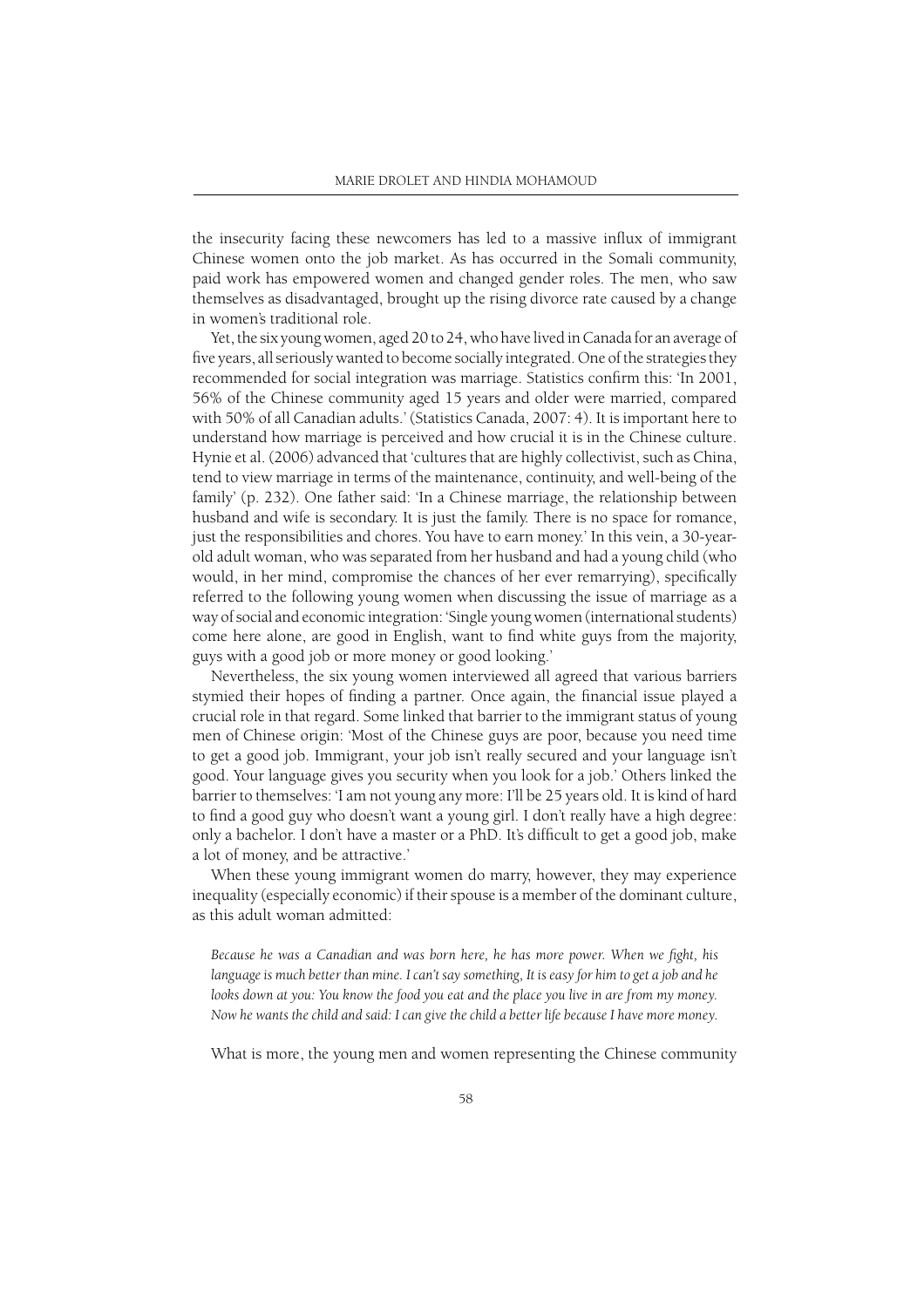did not share the same definition of gender roles. Unlike the young men, the young women rejected the traditional belief system favouring a predefined gender-based division of labour and male decision-making power; rather, they espoused a more equal share of household labour. These results were consistent with those of Barry and Beittel (2006) and Zhang (2006) who maintained that these young women have internalized more modern and egalitarian values than the males in their communities. These opposing views created a further barrier to marriage and social integration that applied, in this instance, to someone from their own ethnocultural background.

Young women also try to integrate by changing their physical appearance so that it matches as closely as possible that of Caucasian women in the dominant culture. They take tangible steps to assimilate. According to Berry (2006), assimilating means blending into the host society by disowning one's culture of origin. This led one woman to dye her hair, another to buy only designer clothes, another to dream of having white skin, and all of them to change their first name to Anglo-Saxon names.

On the whole, the young Chinese women in this study had a strong desire to integrate into Canadian society, and even assimilate into the dominant culture. They favoured certain features of the Caucasian (or dominant) appearance. Placing value on physical features that were sometimes opposite to the innate traits of their own origin, and the fact of being part of a visible minority, may have led them to feel a 'heightened sense of nonwhiteness' (Zhou & Lee, 2004). Marriage is another way of becoming assimilated. The young women's drive for practical and economic concerns about marriage, and pursuing Caucasian husbands, may have been understood as a continuation of a traditional gender role, where women conform to the dictates of potential suitors.

#### **The Lebanese Canadian community**

As in the other two communities, the roles that men and women played in the Lebanese community differed from the traditional frame of reference coming from the culture of origin. Unlike those in the other two groups, the Lebanese participants did not believe that these changes were rooted in difficult socio-economic conditions. The initial period of survival and adaptation had long since passed, as these participants could have been in Canada for up to 30 years. They referred instead to their prolonged contact with the dominant Canadian culture, which promoted gender equality. Moreover, there was a noticeable difference between the men and the women in the way these changes were interpreted. One mother described this transformation: 'What was acceptable in the home country isn't acceptable any more, now you raise your head and say no to him.' One father stated it in different terms: 'We have something in Lebanon about saving men's face, especially in public. Women are the ones doing everything behind the scenes. As long as the man feels that he is the final arbitrator. The final decision has to be his.'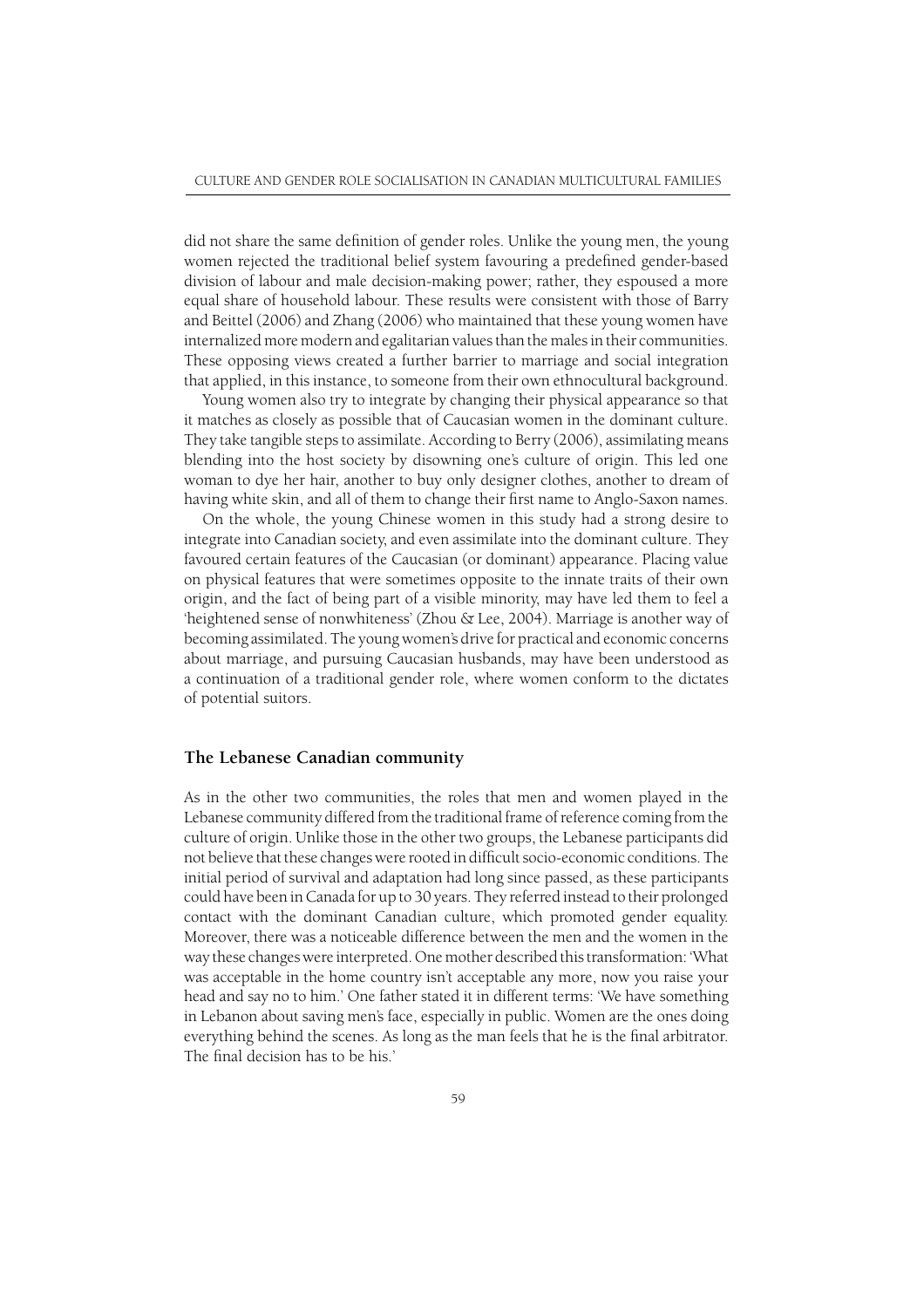The six young women in this focus group, who were all second-generation or who came when they were very young, loudly criticized their parents for being far more permissive with their brothers and in favour of traditional gender roles assigned to young women. Like the young Somali women, they railed against this double standard (Anisef & Kilbride, 2003). However, the issues that provoked their ire were not the same as those of their Somali counterparts. What most provoked the young Lebanese women's sense of frustration and anger was the different restrictions imposed upon them. Several of them mentioned that, while their brothers were allowed to stay out late and bring friends home, they themselves were forbidden to come home after a certain hour, to sleep over at a girlfriend's or simply go out with their female friends, or to get phone calls from boys. McIrvin-AbuLaban and AbuLaban (1999), in a study of young people of Arab origin in Edmonton, Alberta, confirmed that roughly 70% of the young women in their study reported having problems with the limits set by their parents with regard to their social outings, choice of friends, and time spent with their friends. The same number stated that their parents would not be favourable to their going out with a man.

In addition, there was consensus among the four subgroups: the young women's sexuality, even chastity, was controlled by the entire community. All said that their social environment regulated male-female relationships, curtailing young women's freedom of action. One mother stated that community disapproval was manifested by grandparents' negative reactions towards the young women going out with boyfriends. Others mentioned that social disapproval came in the form of comments made by members of religious institutions, who monitored the young people's relationships and shared their observations about the young women's behaviour with the young men who interested them. The young men in the focus group confirmed that some of their acquaintances would go to the members of the religious institutions to get information on a young woman to whom they were attracted. As a result, some of the women got labelled. This label may have been transferred to the parents, who were seen as ineffectual, that is, unable to raise their daughters properly. As described by that young man, brothers may then have taken on the role of controlling their sisters and their reputations:

*There are some parents who put some pressure saying: I want to know and making sure who*  is dating my daughter, and checking him out. There are brothers who prevent their sisters *from going out. They don't want to see them in a club or talking to guys. They are always trying to keep their sisters away from guys.*

The same young man shed light on the young woman's reactions to all that control. The latter willingly admitted that they lie to one and all, as shown in the next quote

:

*A major pressure is trying to please two major groups: keeping your parents happy and trying to have friends, because friends mean doing things with them, doing things that they allow*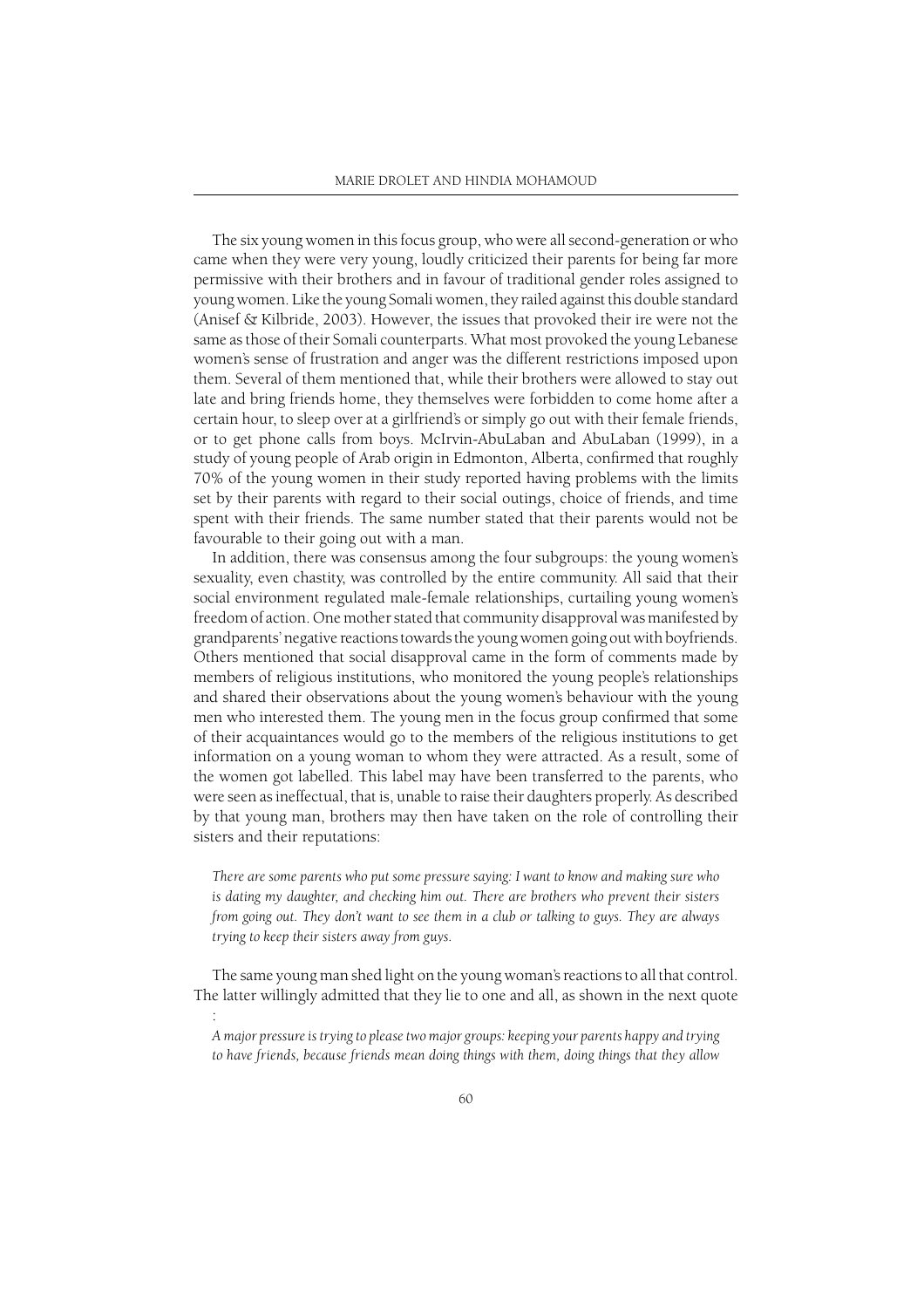*you to do. Do I lie to my parents or please my friends and be part of them? It is not to hurt your parents but it's just to satisfy your own sort of growth..*

Anisef and Kilbride (2003) stated that young women can develop a double life as a way of adapting to and eluding social control. Some parents in this study (fathers and mothers) said that it took more flexibility on their part to raise their daughters, in a way that would not lead them to reject their Lebanese culture and adopt the more permissive lifestyle of their peers and of the dominant Canadian culture.

In short, these young Lebanese women were faced with many restrictions, related mostly to their contact with young men. These restrictions became major barriers to their social integration. As reported in Sigal and Nally (2004), this community, which legitimized men's dominance over women, placed value on maintaining the reputation of the group and the family. This community functioned on the basis of clear informal standards and governed daughters' conduct by undermining and penalizing those who strayed from those standards and from their parents. The daughters were responsible for preserving the Lebanese culture, while sons were required to protect them.

## **Discussion**

The aim of this article was to answer the principal research question, namely: In what way do young women from minority communities face barriers to integrating themselves into Canadian society? To gain a clearer picture of each of the three communities, we first obtained their frames of reference in terms of gender dynamics. All participants reported clearly that their culture of origin gives prominence to male superiority and a traditional gender-based division of household labour. In all three communities, gender roles have changed since their families arrived in Canada. Gender differences are becoming less pronounced mainly because women are joining the labour force and bringing in wages for the whole family, thereby increasing their decision-making power at home. The results are in line with other studies on this topic and indicate that both the immigrant mothers and young women are more likely than men to adopt modern and egalitarian positions (Best & Thomas, 2004; Sigal & Nally, 2004; Dion & Dion, 2004 and 2001). The men complain of their loss of power within the family and prestige at large.

As another transcultural result, the young women, for their part, all face barriers to their social integration. In this respect, SPCO (2010) observed that these young women 'expressed their disappointment about unequal parental treatment compared to their brothers, particularly in case of house chores and recreational time' (p.17). In line with other research into conditions faced by young women (Bruns, 2011), we advance that the latter recognize that a parental and social double standard exists to the disadvantage of women. Boys and young men have more freedom and parents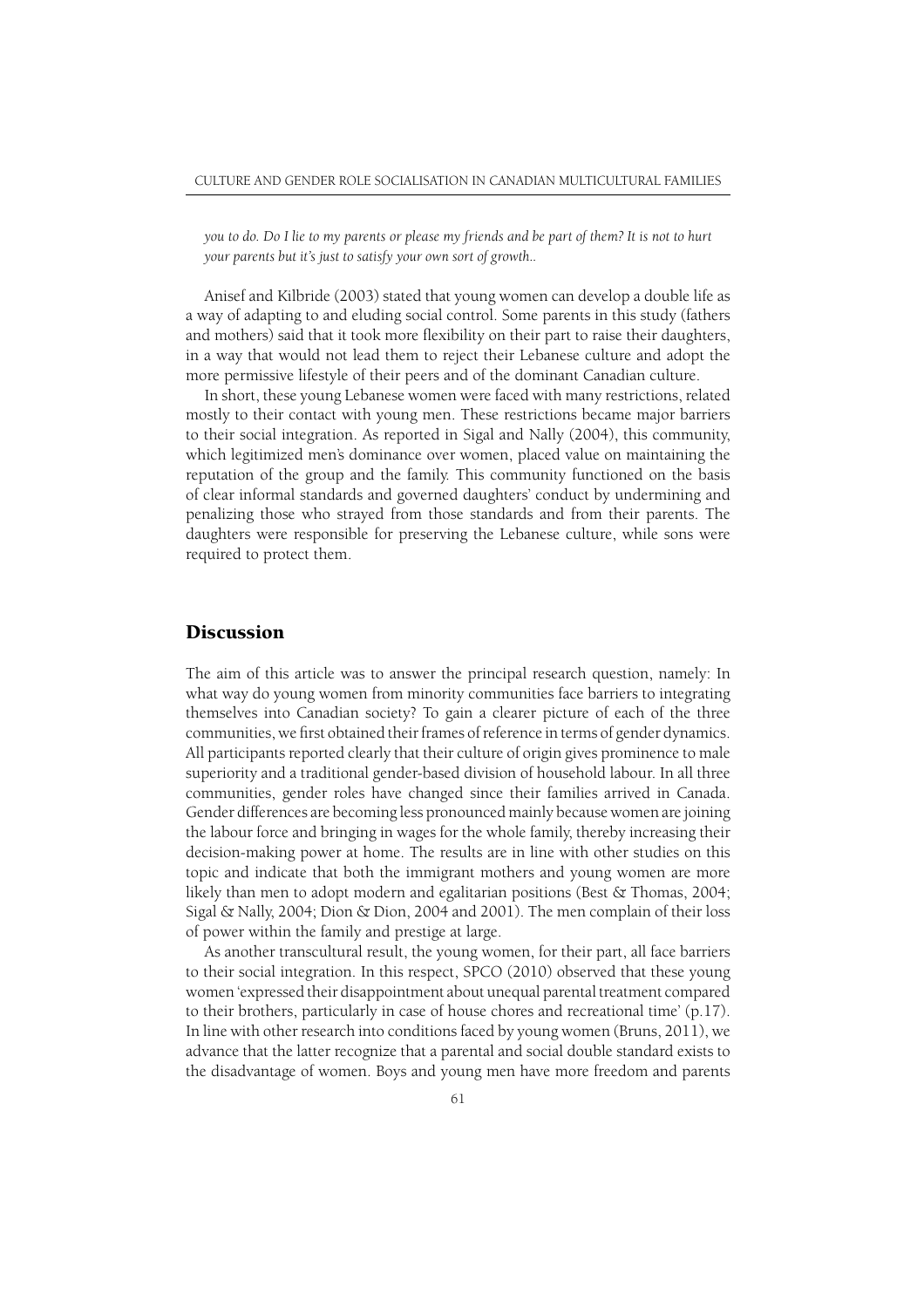are generally stricter about their daughters' movements and contact with young men (Dion & Dion, 2004; Sigal & Nally, 2004; Anisef & Kilbride, 2003). SPCO softens such observations by indicating that 'for parents, the main concern was to protect girls' safety and 'good reputation.'' Coles (2006) counters by stressing that the daughters' expected acquiescence to the control over their lives turns them into guarantors of their culture's traditional values (Dion & Dion, 2004), and even into symbols of family reputation, especially in the case of the Lebanese community. To that end, Barn (2008) clearly cautions that social workers must always bear in mind the concept of family honour throughout their interventions with regard to young women from ethnocultural minorities. She further suggests that the impact on the reaction of other family members never be underestimated, whatever the age of the woman they are endeavouring to assist.

All the young women in this study, aged from 16 to 24, expressed objection to the barriers hindering them from fitting into and participating in Canadian society. In line with the research of Weller (2010), these young women professed to be active social actors who set in place strategies of their own to confront the barriers they encountered. As noted in other literature (McHale, Crouter & Whiteman, 2003), the young Somali women clearly express anger against their brothers and the excuses their mothers used to shelter them, thus rejecting a continuation of traditional gender roles. The young Chinese women use a number of different methods to assimilate and to pursue inter-racial marriages. This may be viewed as a continuation of traditional gender roles, where women respond to perceived expectations of potential. The young Lebanese women lead a double life (Anisef & Kilbride, 2003) to please their parents and community, which legitimizes strict informal standards on how to be a 'good girl,' as well as to please their peers, who set the rules for having a social life and fitting into the dominant group. They are also rejecting a continuation of traditional gender roles. If we take into account the fact that these young women were attempting strategies to resolve their situation, this can become a foundation on which future interventions for young women from minority communities could be based (Bruns, 2011; Corbeil & Marchand, 2010; Payne, 2005).

In terms of social work practice, these results point out that the young women have a clear perception of the complexity of their situation in life: they are torn between their heritage in one respect, and their hopes for a future firmly implanted in Canadian society in another. They are aware of the difficult conditions of life experienced by their families and communities. They are active and very involved in daily life all at a much higher level than had previously been perceived within the literature (Reynolds, 2010). When the young women find ways to assert themselves, they are thereby creating tension with their parents. From another point of view, 'parental pressure on girls to adhere to traditional gender roles creates conflicts' (SPCO, 2010:17). The parents might regard these behaviours as essentially a threat to their authority that needs to be controlled. Little consideration is given to the context in which the young women are expressing their resistance and to their underlying desire for autonomy,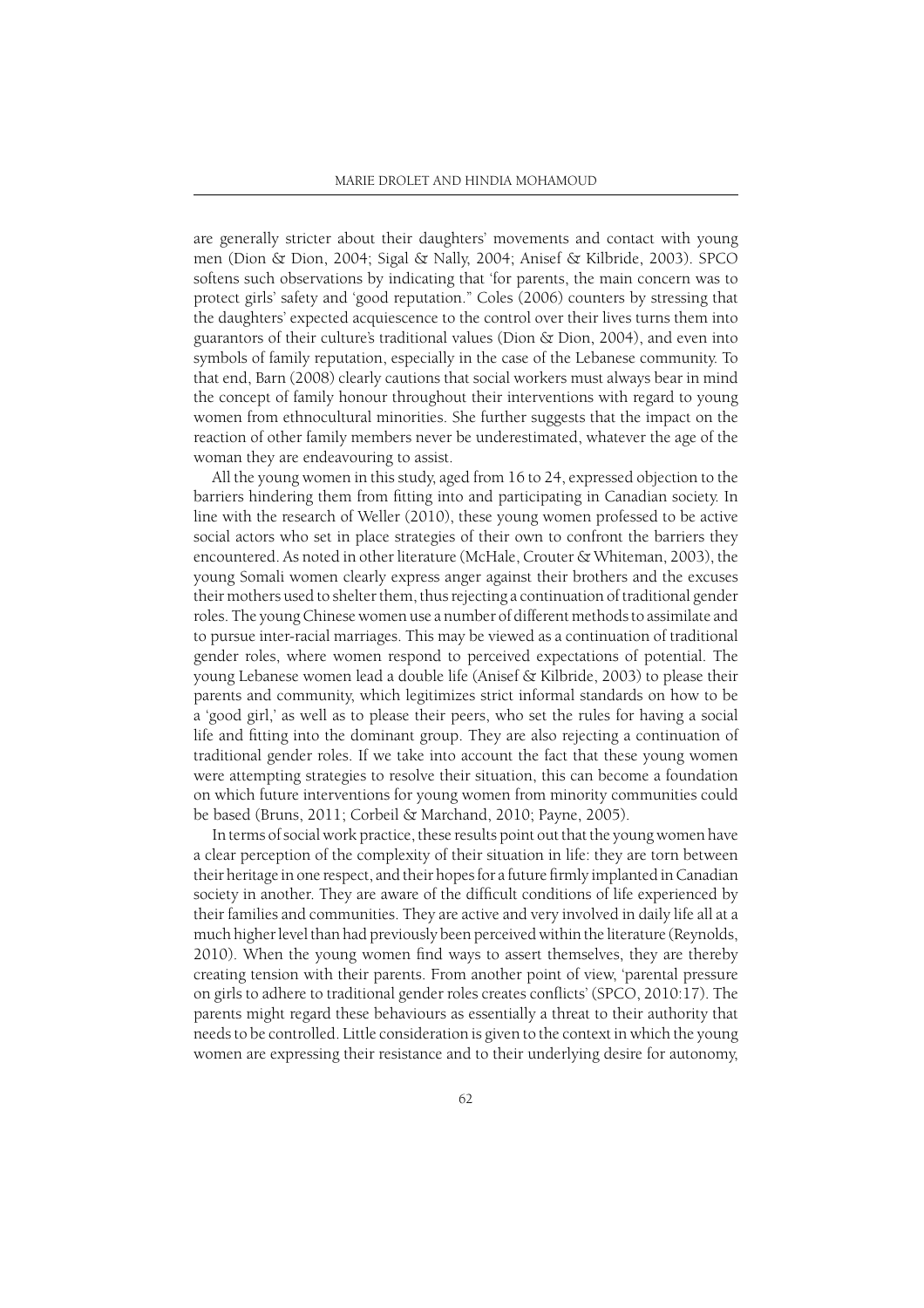both concepts being sometimes difficult for parents to conceive.

On the other hand, the principles of cross-cultural intervention and their application to women (Barn, 2008; Kallivayalil, 2005) point to the importance of respecting women's right to speak up for themselves and of validating the issues they confront every day. In this spirit, the social worker will have an opportunity to assist women to reflect on their day-to-day reality and place within the community. Given that one of their goals is to become significantly more integrated into society, the social worker will help them to develop interpersonal contacts and to take full advantage of the resources available in their community in a positive and respectful way. In other words, the social worker will encourage committed involvement on their part so they may better their lives, their environment and their community. This entire social and family-centred process channels these young women toward solidifying their social and personal identity, thereby creating a focal point for intervention (Payne, 2005).

The results analysed through this article will encourage social workers to reexamine the intervention methods they apply to opinions and concerns expressed by all family members, including young women, and to focus much greater attention on gender socialisation and its impact on each family member. To facilitate this reevaluation, it will be necessary to open up the process to: (1) allow young women to discuss and clearly define their experiences; (2) identify sources of social pressure and better place them within the context of daily life; (3) create more opportunities for young women to engage their parents in dialogue which respects all parties involved and takes into account the concerns and aspirations of each person; and (4) ensure that by working together, new ways can be found to express personal reactions and to find appropriate solutions for all concerned. Moreover, helping the young women and their parents to find common ground for communication in a spirit of mutual respect represents an avenue to be further explored. As advanced by Bruns (2011), such intervention will contribute to meaningful intergenerational discussion, to a clearer understanding of one by the other, and to a process of mutual enrichment.

If social work is to maintain its relevance in matters of social justice and human rights, a concerted effort needs to be made to acknowledge and denounce the veil of silence imposed on many young women. With its tools of intervention at hand, the discipline should direct its attention toward ideological and systemic sexism as well as to its manifestations in daily life and within the family context. We highlight the fact that according to some cultural frames of reference, the emphasis can be placed on a more collective vision: the equality of a group or an extended family whereby the ensemble may prevail over the individual. In any context, when the social worker implements a non-sexist perspective, it will help the young women to participate more in social development and intergenerational dialogue.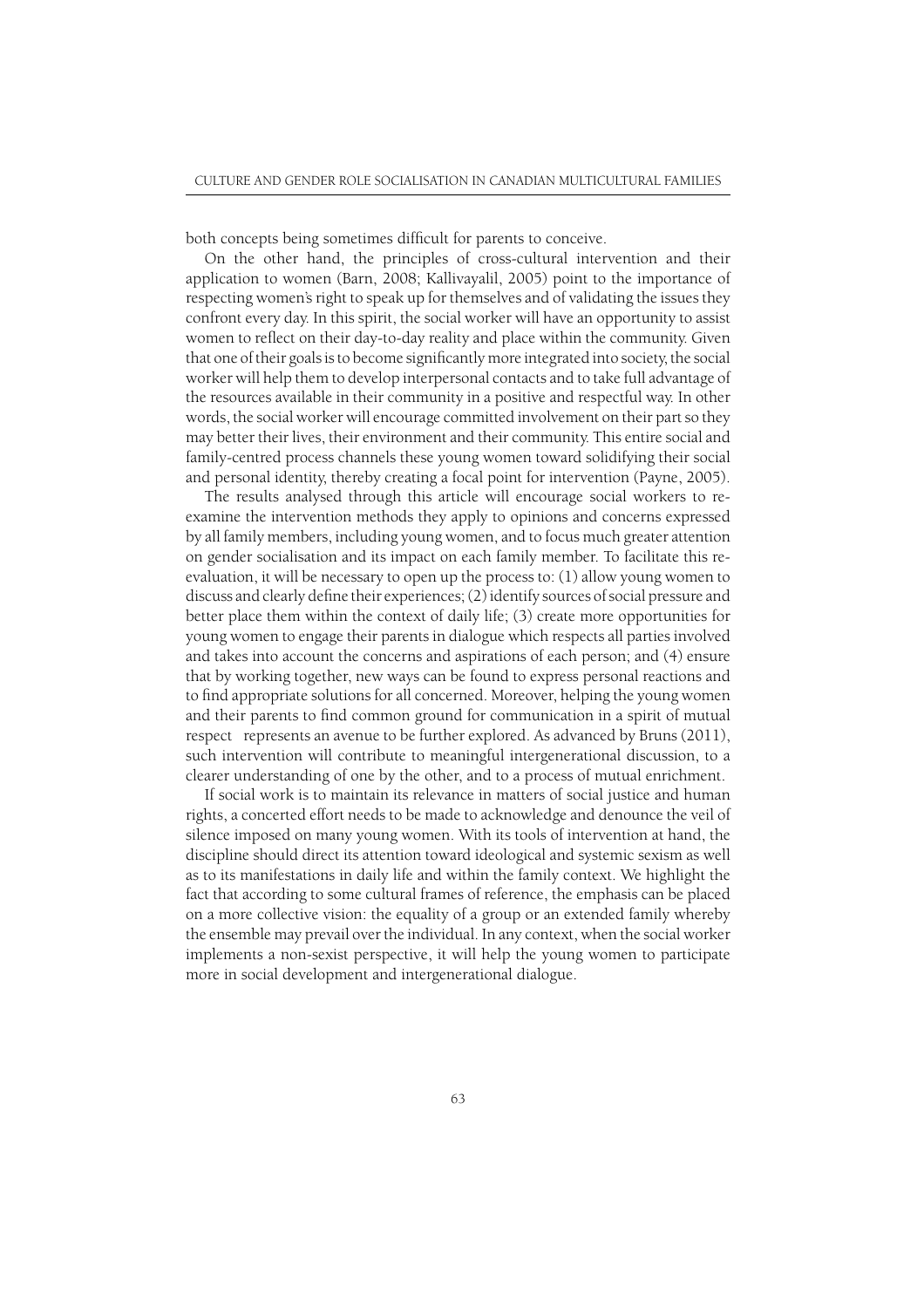## References

- Anisef, P., and Kilbride, K.M. , 2003) Conclusion: Overview and implications of the research. in P. Anisef, K.M., Kilbride , Eds.) *Managing Two Worlds: The Experiences & Concerns of Immigrant Youth in Ontario*. Toronto: CSPI (pp. 235-272)
- Barn, R. (2008) Ethnicity, gender and mental health: Social worker perspectives. *International Journal of Social Psychiatry*, *54, 1,* 69-82
- Barry, D.T., Beitel, M. (2006) Sex role ideology among East Asian immigrants in the United States. *American Journal of Orthopsychiatry, 76, 4,* 512-517
- Berry, J.W. (2006) *Immigrant youth in Cultural Transition: Some international and Canadian research.* Canada: Queen's University
- Best, D.L., and Thomas, J.J. (2004) Cultural diversity and cross-cultural perspectives. in A.H. Eagly, A.E. Beall, and R.J. Sternberg, *The Psychology of Gender.* New York: Guilford (pp. 296-327)
- Bornstein, M.H., Cote, L.R. (2006) Introduction to acculturation and parent-child relationships. in M.H. Bornstein and L. Cote (Eds.) *Acculturation and Parent-Child Relationships: Measurement and development*. New Jersey: Lawrence Erlbaum (pp. 3-12)
- Bruns, C.M. (2011) Feminism and feminist therapy across generations. *Women and Therapy, 34:* 19-37
- Bussey, K., and Bandura, A. (1999) Social cognitive theory of gender development and differentiation. *Psychological Review,* 106, 4, 676-713
- Bussey, K., and Bandura, A. (2004) Social cognitive theory of gender development and functioning. in A.H. Eagly, A.E. Beall, and R.J. Sternberg, *The Psychology of Gender*. (2nd ed. New York: Guilford (pp. 92-121)
- Carranza, M.E. (2007) Building resilience and resistance against racism and discrimination among Salvadorian female youth in Canada. *Child and Family Social Work*, *12, 4,* 390-398
- Coles, R. (2006) *Race and Family: A structural approach*. Thousand Oak, CAs: Sage
- Corbeil, C. and Marchand, I. (2010*) L'intervention fémimiste d'hier à aujourd'hui: Portrait d'une*  pratique sociale diversifiée. Montréal: Éditions du Remue-ménage
- Cyrenne, S. (2007) Les défis dans les relations intergénérationnelles chez des familles issues de *l'immigration: Le cas de familles d'origine libanaise.* Honours paper for Master in Social Work, School of Social Work University of Ottawa, under supervision of Dr. Marie Drolet
- Dion, K.K., and Dion, K.L. (2001) Gender and cultural adaptation in immigrant families. *Journal of Social Issues, 57, 3,* 511-521
- Dion, K.K., Dion, K.L. (2004) Gender, immigrant generation, and ethnocultural identity. *Sex Roles, 50, 5,* 347-355
- Greenberg, L. (2008) 1 in 5 Ottawans is self-described visible minority: Non-European community growing 3 times faster than rest of population*. The Ottawa Citizen*. April 3
- Hayani, I. (1999) Arabs in Canada: Assimilation or integration? in M.W. Suleiman (Eds.) *Arabs in America: Building a new future*) Philadelphia: Temple University Press *.* (pp. 285-303
- Huberman, M.A., and Miles, M.B. (1991) *Analyse des données qualitatives. Recueil de nouvelles méthodes.* Bruxelles: De Boeck Université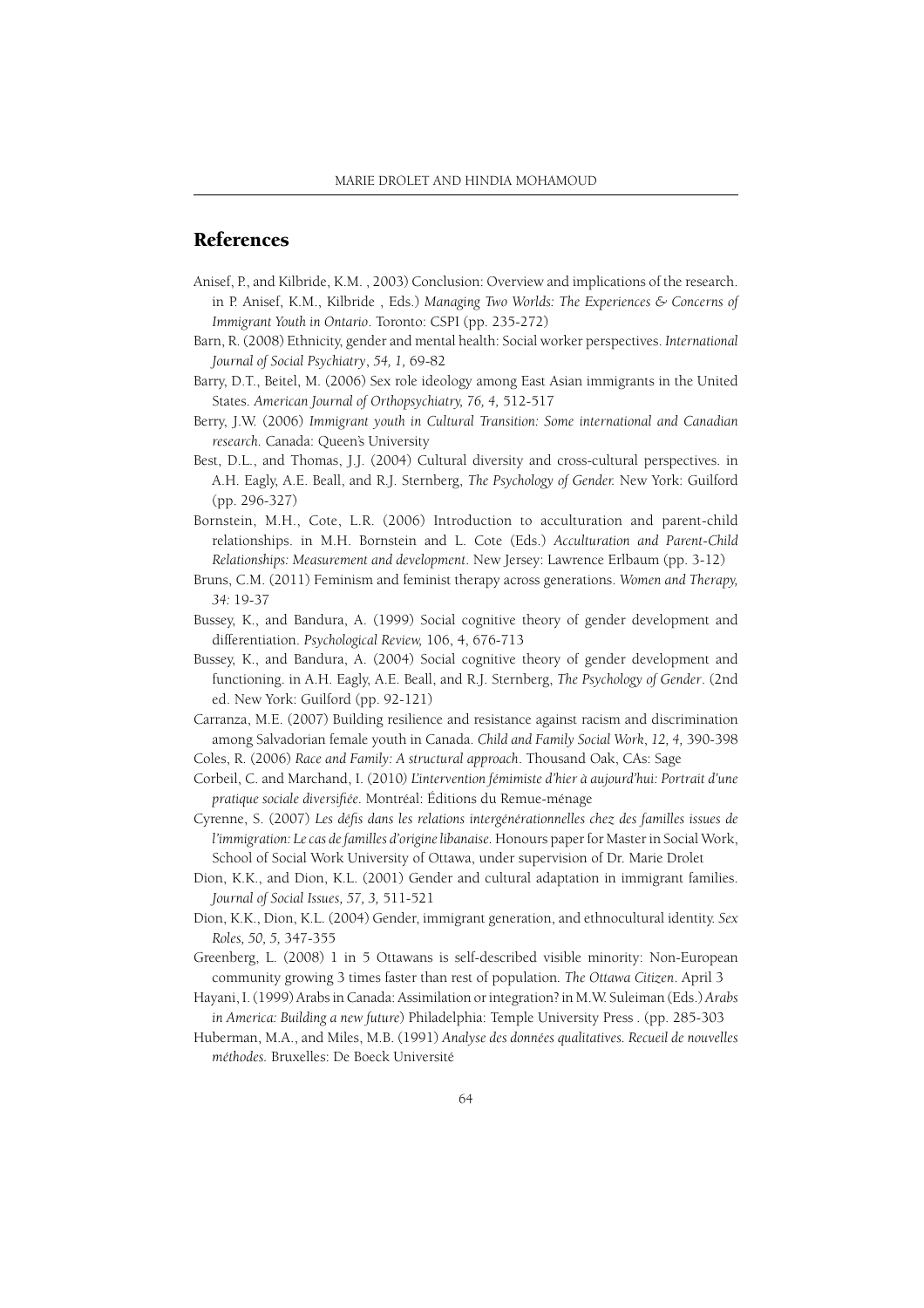- Hynie, M., Lalonde, R.N., and Lee, N. (2006) Parent-child value transmission among Chinese immigrants to North America: The case of traditional mate preferences. *Cultural Diversity and Ethnic Minority Psychology, 12, 2,* 230-244
- Kallivayalil, D. (2005) Feminist therapy: Its use and implications for South Asian immigrant survivors of domestic violence. *Women and Therapy, 30, 3/4,* 109-127
- Laperrrière, A. (1997) Les critères de scientificité des méthodes qualitatives. in J. Poupart, J.-P. Deslauriers, L. Groulx, A. Laperrière, R. Mayer, and A. Pirès (Eds.) *La recherche qualitative, Enjeux épistémologiques et méthodologiques*. Montréal: Gaétan Morin (pp. 365-389)
- Leeder, E. (2004) *The Family in Global Perspective: A gendered journey*. Thousand Oaks, CA: Sage
- Mayer, R., and Deslauriers, J.P. (2000) Quelques éléments d'analyse qualitative: L'analyse de contenu, l'analyse ancrée, l'induction analytique et le récit de vie. In R. Mayer, F. Ouellet, M.C. St-Jacques, D. Turcotte, et al. (Eds.) *Méthodes de recherche en intervention sociale.* Montréal: Gaétan Morin (pp. 159-190)
- McHale, S.M., Crouter, A.C., and Whiteman, S.D. (2003) The family contexts of gender development in childhood and adolescence. *Social Development, 12, 1,* 125-148
- McIrvin-AbuLaban, S., and AbuLaban, B. (1999) Teens-between: The public and private spheres of Arab-Canadian Adolescents. in M.W. Suleiman (ED.) *Arabs in America: Building a new future.* Philadelphia: Temple University Press (pp. 113-128)
- Meintel, D., and Kahn, E. (2005) De génération en génération: Identités et projets identitaires de Montréalais de la « deuxième génération. *Ethnologies, 27, 1,* 131-163
- Mianda, G. (2007) Sisterhood versus discrimination: Being a black African francophone immigrant woman in Montreal and Toronto. in V. Tyyskä (Ed.) *Action and Analysis: Readings in Sociology of Gender* (pp*.* 247-261) Canada: Ryerson University
- Mohamoud, H., Mulenga, C. (2006) *Some Socio-economic Characteristics of Visible Minority Groups in Ottawa.* Ottawa: The Social Planning Council of Ottawa
- Moscovitch, A. and Mohamoud, H. (2005) Communities within: Diversity and exclusion in Ottawa. Ottawa: The Social Planning Council of Ottawa
- Payne, M. (2005) *Modern Social Work Theory*. *(*3rd ed.) Chicago: Lyceum Books
- Pires, A. (1997) Échantillonage et recherche qualitative: Essai théorique et méthodologique. in J. Poupart, J.-P. Deslauriers, L. Groulx, A. Laperrière, R. Mayer, and A. Pirès (Eds.) *La recherche qualitative: Enjeux épistémologiques et méthodologiques.* Montréal: Gaétan Morin (pp. 113-169)
- Portes, A., and Rumbaut, R.G. (2001) Not everyone is chosen: Segmented assimilation and its determinants. *Legacies: The Story of the Immigrant Second Generation.* Berkely, CA: University of California Press
- Reynolds, T. (2010) Editorial introduction. Young people, social capital, ethnic identity. *Ethnic and Racial Studies, 33, 5,* 749-760
- Rogers, D., and Young, K. (2007) Arabic speakers change the face of Ottawa: After English and French, Arabic is the most common language in the region. Ottawa: the *Ottawa Citizen*. December 5
- Sigal, J., and Nally, M. (2004) Cultural perspectives on gender. in M.A. Paludi (Ed.) *Praeger Guide to the Psychology of Gender.* London: Praeger (pp. 27-40)